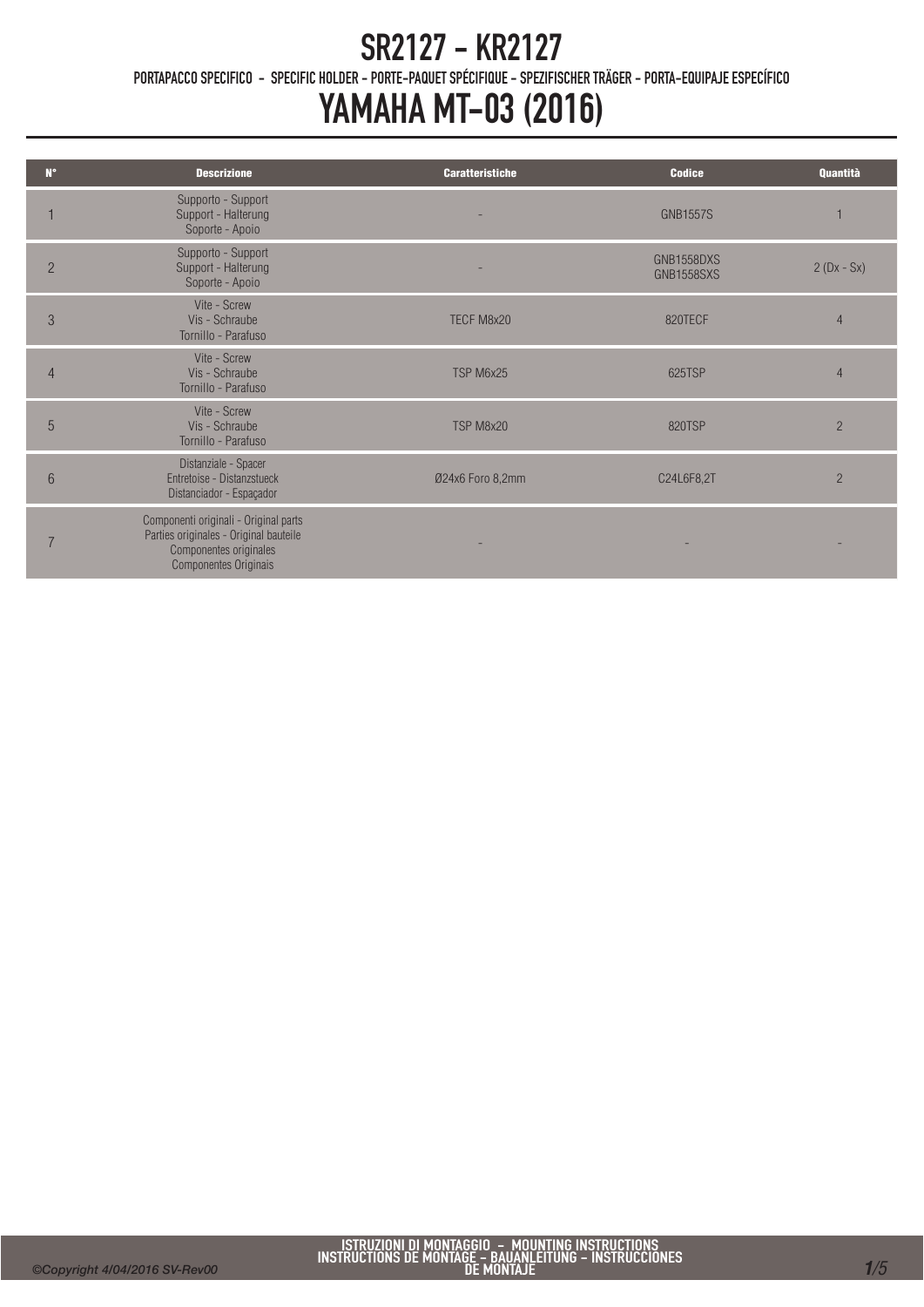PORTAPACCO SPECIFICO - SPECIFIC HOLDER - PORTE-PAQUET SPÉCIFIQUE - SPEZIFISCHER TRÄGER - PORTA-EQUIPAJE ESPECÍFICO





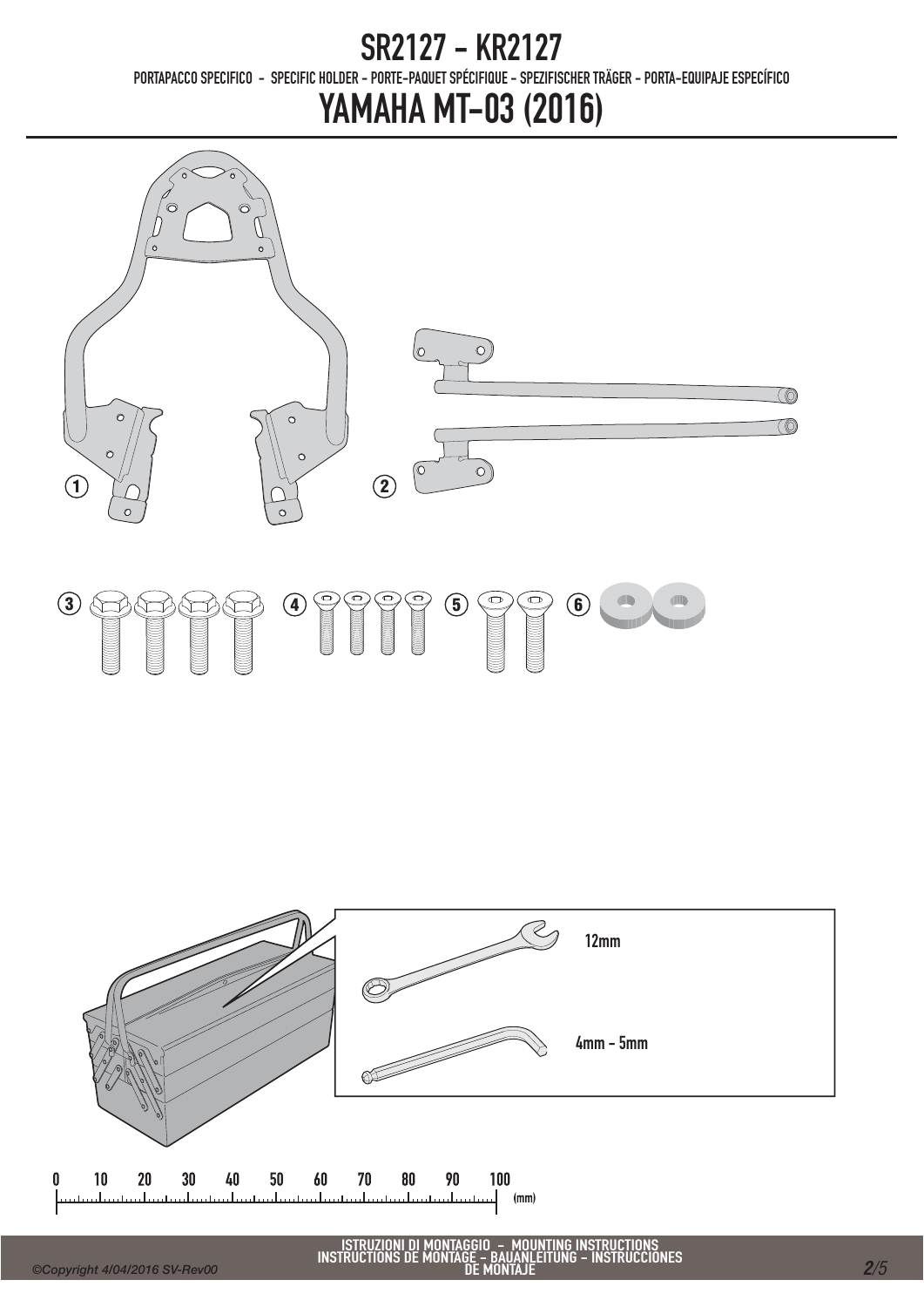PORTAPACCO SPECIFICO - SPECIFIC HOLDER - PORTE-PAQUET SPÉCIFIQUE - SPEZIFISCHER TRÄGER - PORTA-EQUIPAJE ESPECÍFICO



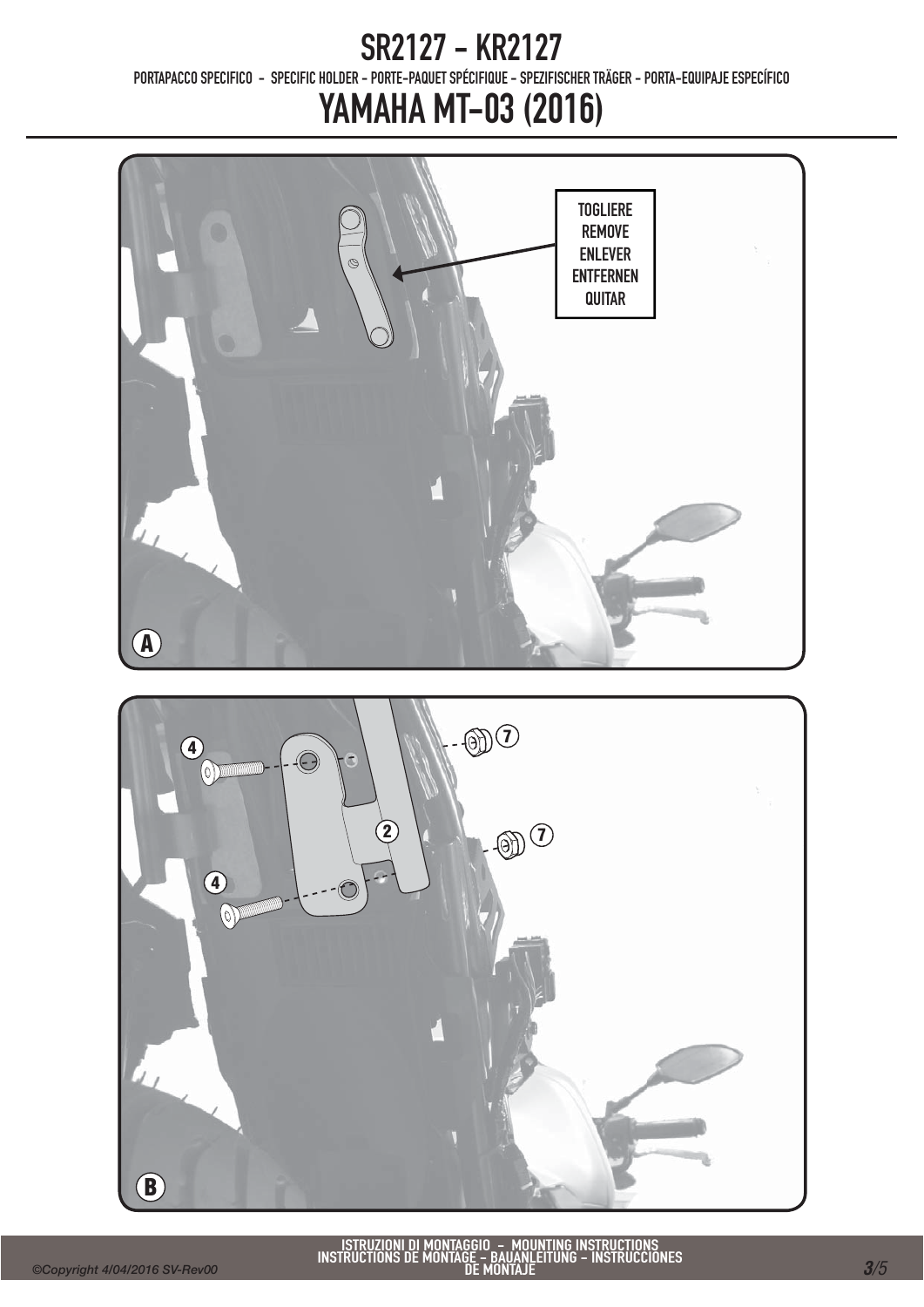PORTAPACCO SPECIFICO - SPECIFIC HOLDER - PORTE-PAQUET SPÉCIFIQUE - SPEZIFISCHER TRÄGER - PORTA-EQUIPAJE ESPECÍFICO